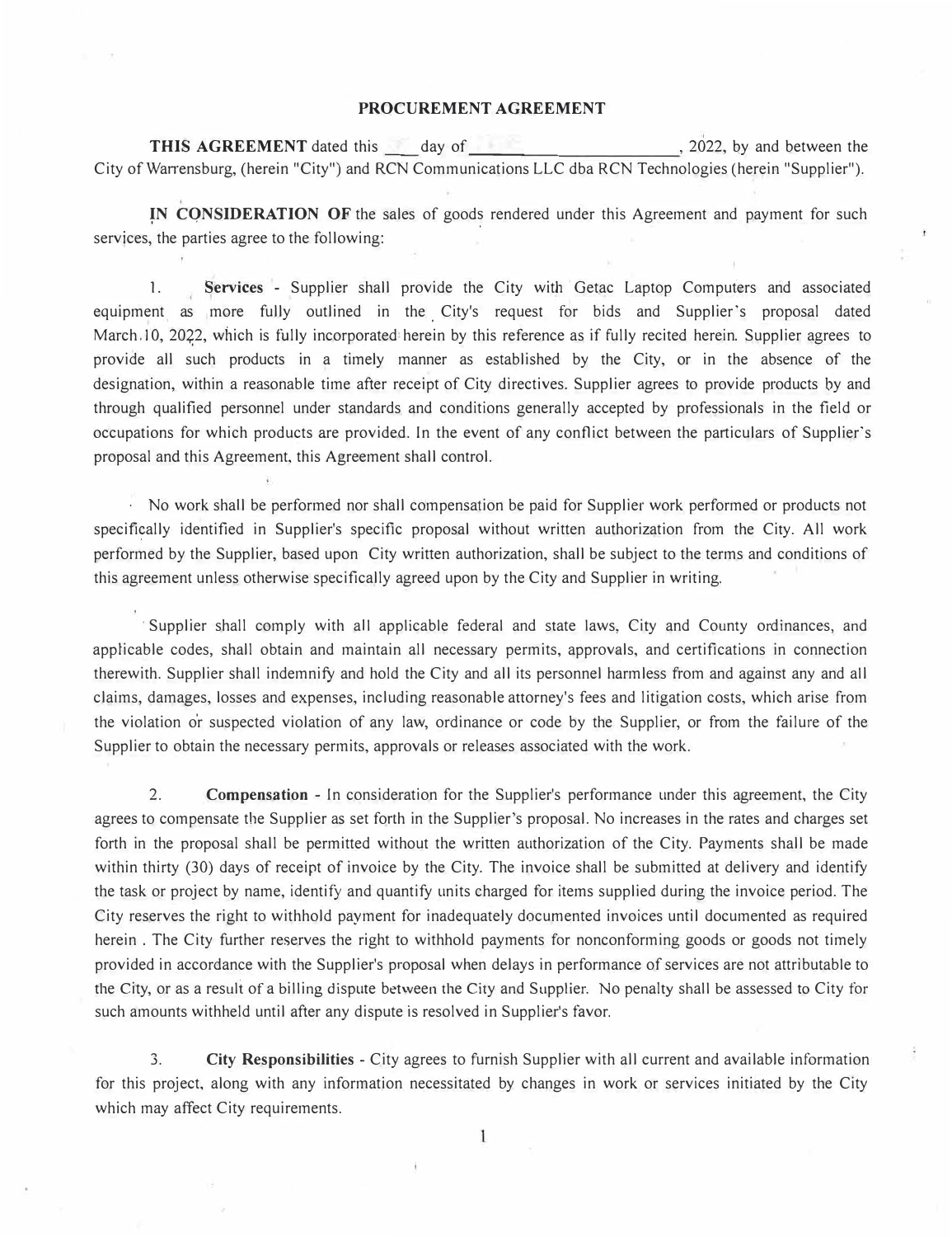Coordination of Work and Work Product - Supplier shall coordinate, as necessary, with the  $4.$ City's designated representative. All reports, surveys, test data, memoranda, samples, plans, specifications, and other documents or materials submitted by or to the City shall be considered the property of the City. When available and requested by the City, work product shall be provided in electronic form at actual cost in media compatible for use with City software and equipment.

Warranty - Supplier expressly warrants that all equipment, supplies, and/or services provided  $\overline{\mathsf{S}}$ . shall: (1) conform to each and every specification, drawing, sample or other description which was furnished to or adopted by the City, (2) be fit and sufficient for the purpose expressed in the Request for Bids, (3) be merchantable, (4) be of good materials and workmanship, and (5) be free from defect. The warranties contained herein shall survive delivery and shall not be deemed waived either by reason of the City's acceptance of or payment for said equipment, supplies and/or services. Further, the warranties contained herein shall last for three (3) years commencing upon delivery and acceptance of the equipment, supplies and/or services by the City.

In addition, the lifetime performance guarantee provided by Supplier shall apply to the equipment provided to City.

## 6. Indemnification

Supplier agrees to indemnify, hold harmless and defend the City from and against any and all 6.1 claims, actions, fees, expenses, costs, damages, losses and liabilities (including reasonable attorneys' fees) (collectively, "Liabilities") for bodily injury or death of any person or damage to real or tangible personal property which the City may sustain or incur, to the extent such Liabilities result from the negligence or willful misconduct of the Supplier, its employees, agents or representatives.

Supplier agrees to indemnify, hold harmless and defend City from and against any and all 6.2 Liabilities to the extent such Liabilities result from the infringement of any third party's intellectual property by any deliverables provided under this Agreement. The foregoing indemnification will not apply to the extent any infringement results from:

the use of the deliverables other than in accordance with the terms of this Agreement and a) any applicable documentation or instructions supplied by Contract;

any modification to the deliverables not expressly agreed to in writing by Supplier; or  $b)$ 

the combination of the deliverables with any materials not provided or expressly  $c)$ approved by Supplier.

Additional Services - No compensation shall be paid for any service or item supplied by the 7. Supplier considered an additional service beyond the scope of services approved by the City unless rendition of that service or product and expense thereof has been authorized in writing by the City in advance of performance of such service or provision of such product. Any additional services performed by the Supplier or products supplied prior to such authorization by the City shall be deemed a part of basic proposal under this agreement, whether enumerated in this agreement or not, for which the Supplier shall be entitled to no additional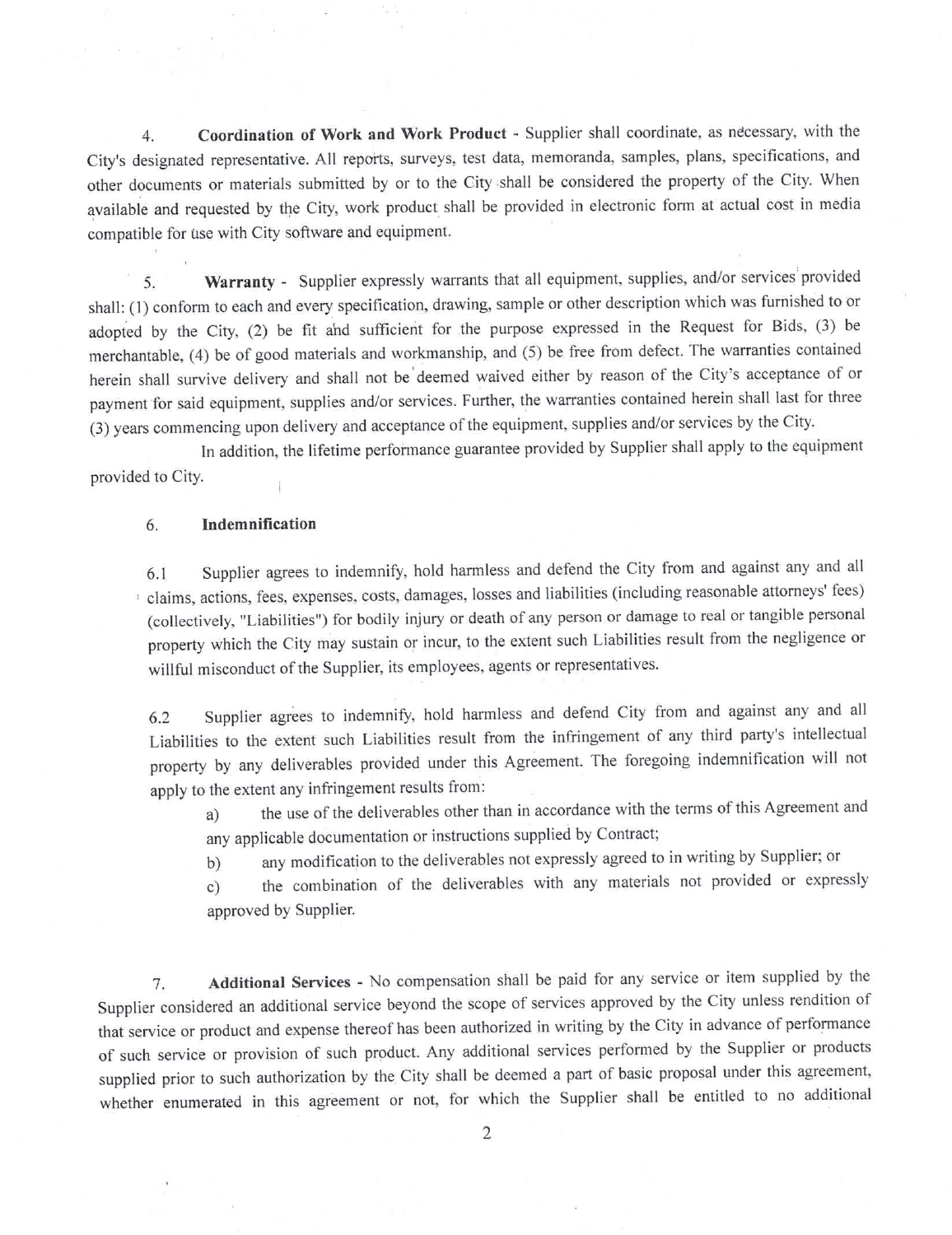compensation.

City Authorization - When the term City is used in this agreement, it shall mean the government 8. of the City of Warrensburg, Missouri or the City of Warrensburg City Council, as the context requires. Authorization by the City shall mean written instruction from the City Council or the City Manager. It is further understood and agreed that no person or party is authorized to bind the City to any proposed agreement for services under the auspices of this agreement without having obtained the prior approval of the City of Warrensburg City Council or City Manager. In this regard, it is understood and agreed that the Supplier shall not be entitled to rely upon verbal representations by any agent or employee of the City in deviation to the terms and conditions of this agreement or as authorization for compensation for services except as may be approved by the City Council or City Manager in writing. When the term City's representative is used, it shall mean the City Manager or their designee as specified in writing.

Period of Services and Termination - Supplier shall fully perform the terms of its proposal 9. within thirty (30) days of issuance of a purchase order by the City.

Governing Law - This agreement shall be governed by the laws of the state of Missouri and it is  $10<sup>1</sup>$ agreed that this agreement is made in Johnson County, Missouri and that the Circuit Court of Johnson County, Missouri is the exclusive venue for any action pertaining to the interpretation or enforcement of any provision within or services performed under this agreement.

Nature of Relationship - Supplier herein is an independent Supplier and shall not act as an agent 11. for the City, nor shall Supplier be deemed to be an employee of the City for any purposes whatsoever. The Supplier shall not enter into any agreement or incur any obligations on the City's behalf or commit the City in any manner.

Period of Services and Termination - This Contract shall remain in force until fully performed  $12.$ by Supplier. The City may and reserves the right to terminate this agreement at any time with or without cause by giving the Supplier written notice of termination. Upon receipt of such notice, Supplier shall discontinue all performance under this agreement and City shall upon invoice remit payment for all authorized products supplied up to the date of termination notice. Upon payment of this invoice, the Supplier shall deliver any and all work product including drawings, plans, and specifications, or other documents, prepared as instruments of service, whether complete or in progress. It is further agreed that if services are terminated the Supplier shall be compensated for products and services rendered through the date of termination not to exceed the amount authorized for services through the date of termination. If the City questions the extent of a final invoice, the Supplier shall give the City the opportunity to review and evaluate all work upon which the invoice is based in the offices of the Supplier prior to payment. This agreement or work performed under the provisions of this agreement may also be terminated by the Supplier upon not less than seven days written notice in the event the City shall substantially fail to perform in accordance with the terms and conditions of this agreement, through no fault of the Supplier. In the event of termination by the Supplier, the other provisions concerning termination contained in this paragraph shall be applicable.